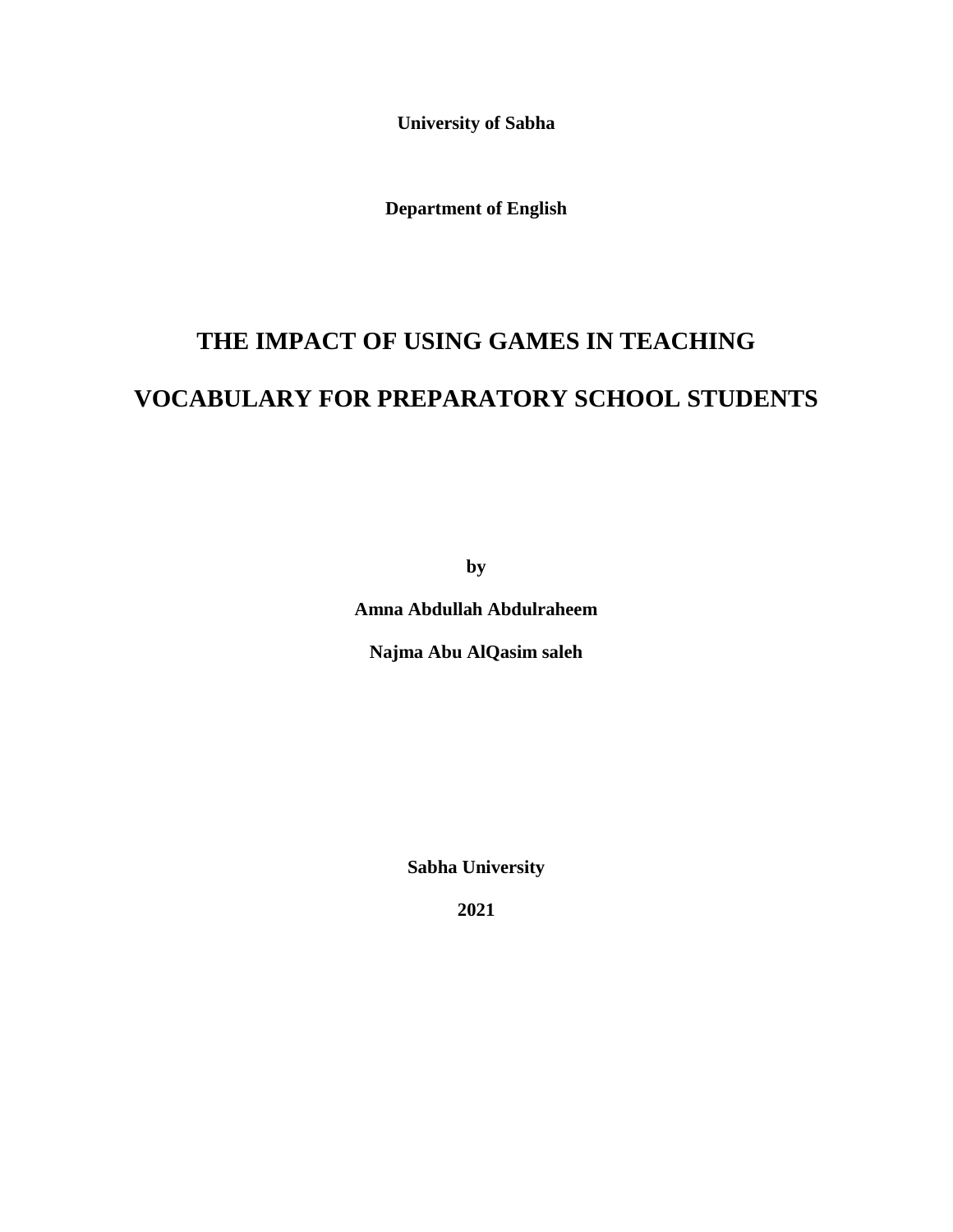### **ACKNOWLEDGMENTS**

 In the name of Allah Ar-Rahman Ar-Rahim. Praise is to Allah Lord of The World. May Peace and Bless be upon Prophet Muhammad SAW .First and foremost , I would like to thank our family, especially my parents, and my uncle for their encouragement, patience, and assistance over the years. We are forever indebted to our parents, who have always kept me in their prayers. I would also like to thank my brother and sister for their help and encouragement for me. I would for her support, outstanding guidance and encouragement throughout my senior project Search Supervisor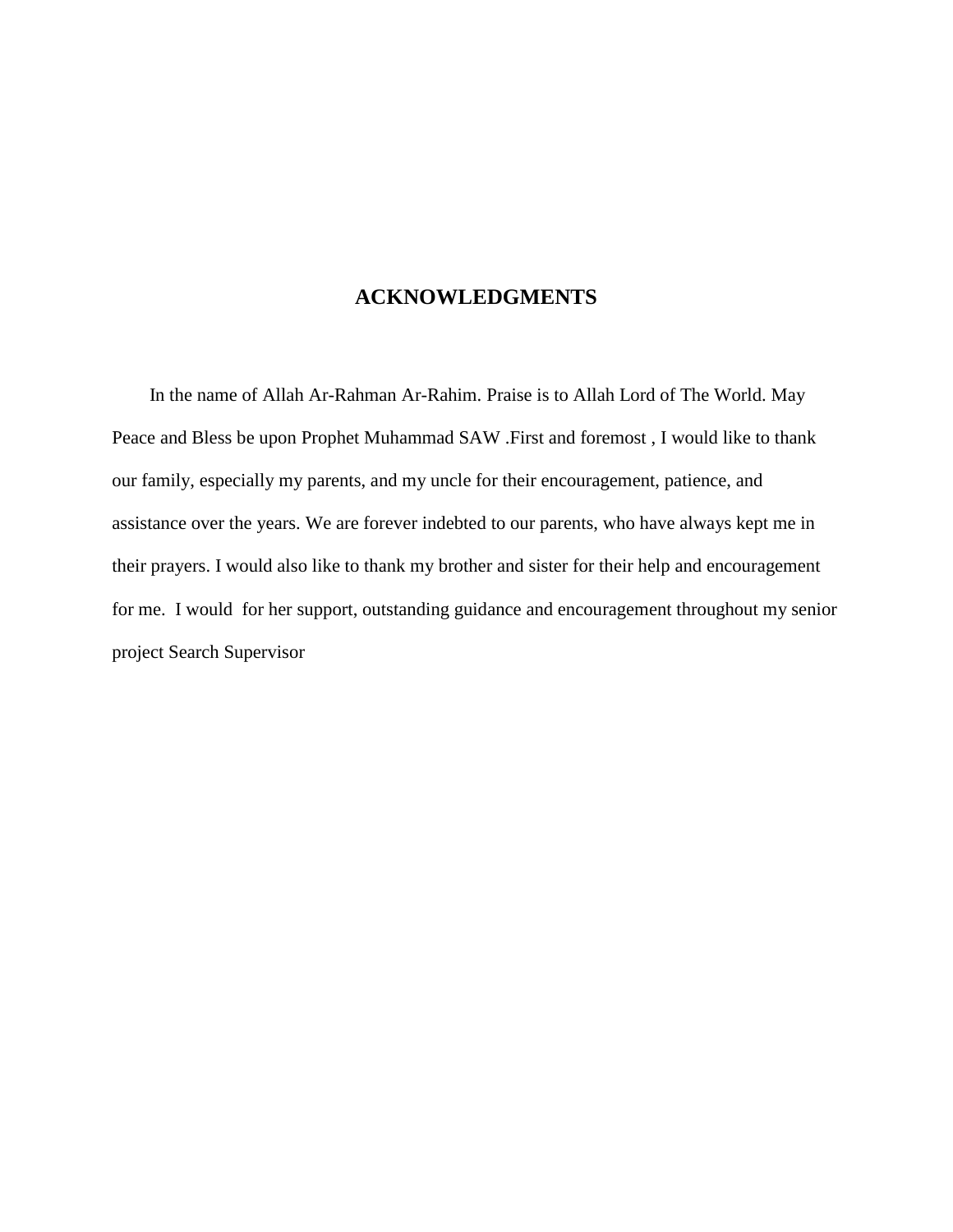# **TABLE OF CONTENTS**

| <u>TITLE…………………………………………………………………………………</u>        |
|----------------------------------------------------|
|                                                    |
|                                                    |
|                                                    |
|                                                    |
| <b>CHAPTER One: INTRODUCTION</b>                   |
|                                                    |
| $\bullet$                                          |
| $\bullet$                                          |
| $\bullet$                                          |
| $\bullet$                                          |
| <b>CHAPTER Two: LITERATURE REVIEW</b><br>$\bullet$ |
| $\bullet$                                          |
| $\bullet$                                          |
| $\bullet$                                          |
| Using games in teaching young learners             |
| <b>CHAPTER Three: Methodology</b>                  |
| Participant                                        |
| Instrument                                         |
| Questionnaire<br>$\bullet$                         |
| Procedures<br>$\bullet$                            |
| <b>CHAPTER Four: Findings and Discussion</b>       |
| <b>Results</b>                                     |
| <b>CHAPTER Five: Conclusion</b>                    |

CHAPTER six : Reference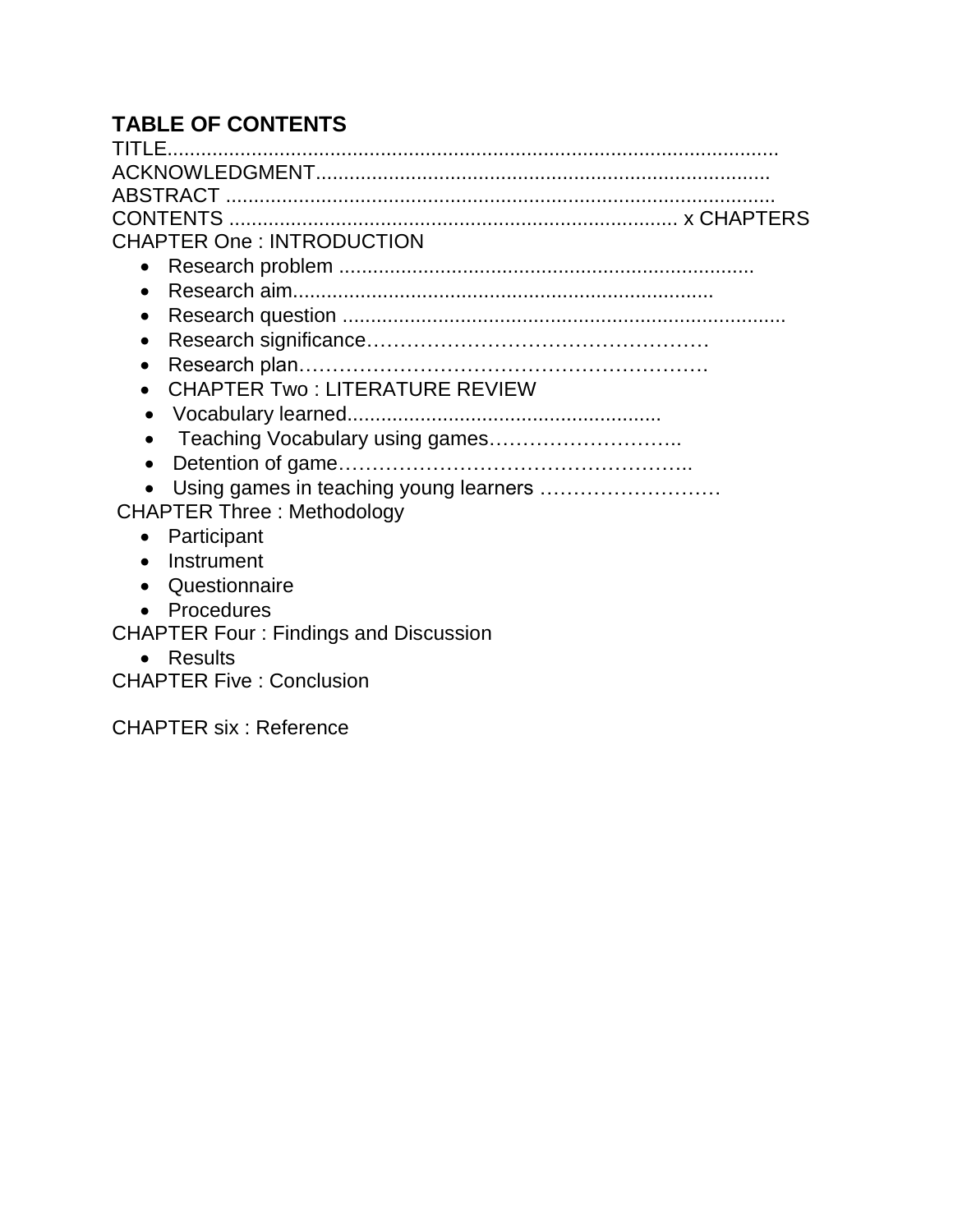### **Abstract**

 Vocabulary is the most important and hardest skill in any language. That is why teachers should be aware of the techniques they use to help their students solve problems.They encounter and enhance their knowledge of foreign vocabulary words. students accept new foreign languages easily, but they get bored very fast if the teacher is teaching them using the old conventional methods and techniques. The aim of this paper is to prove that games are effective tools when devised to explain vocabularies and they make it easier to remember their meanings. Language games are what our research suggests as an effective way to do this. It aims to bring out an effective vocabulary improvement check through entertainment. In addition to the diversity they add to the classroom, language games may be an entertaining technique that helps learners recognize new words and consolidate and memorize lexical elements. in this study we apply game one picture and many words with questionnaire**.**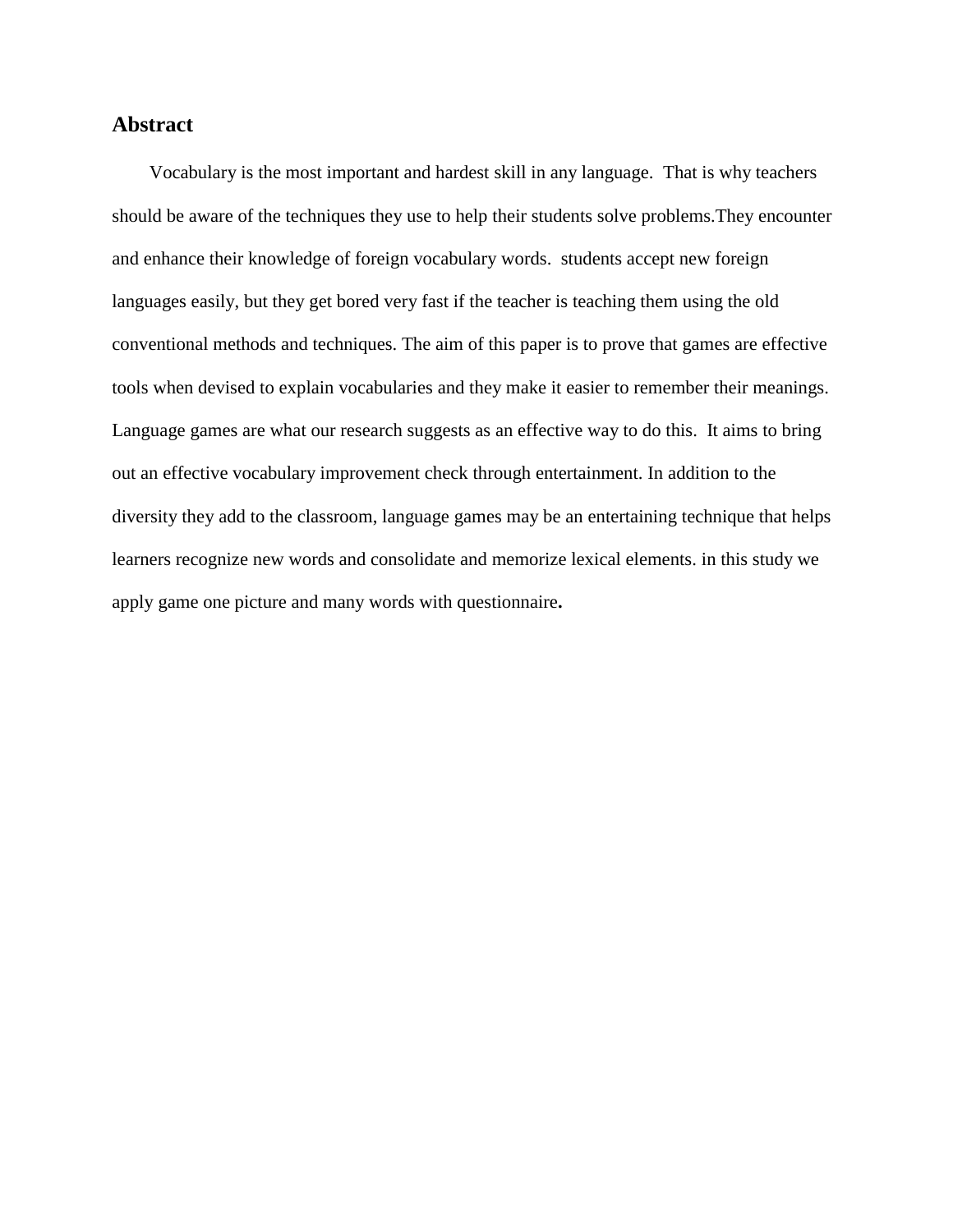### **Chapter one**:

### **Introduction**

 Vocabulary should be integrated into the teaching of four skills of language , listening ,speaking, reading and writing. Using games in teaching vocabulary skills develops habits and skills of dialogues speech promotes student speaking initiatives and enhances the natural communication orientation of the lesson. The authors suppose that while playing games students involuntary memorize new lexical and grammar material.

Using games in a foreign language teaching is one of the most effective ways that provide students whit speaking opportunities and at the same time motivate them. playing games makes the students focus more on learning because they don't feel that they are forced to learn. Games can lower anxiety.Thus it is making the acquisition of input more likely. They highly motivating and entertaining, and they can give students more opportunity to express their opinion and feelings. They also enable learners to acquire new experiences within foreign language which are not always possible during atypical lesson.The use of games attract the student to learn English because it is fun and make them have experiment, discover and interact with their environment. Some experts have also figured out the characteristics of games that make vocabulary learning more effectively.

Lee, (1996) lists several main advantages when games are used in the classroom, including ,a welcome break from usual challenging, effort of learning and language practice in the various. Ersoz(1992 year) holds that games are highly appreciated due to their amusement and inters. Theater can use games to help their students practice more their skills of communication. Besides, Guberman(1990year) observed the interest of her student in learning through games.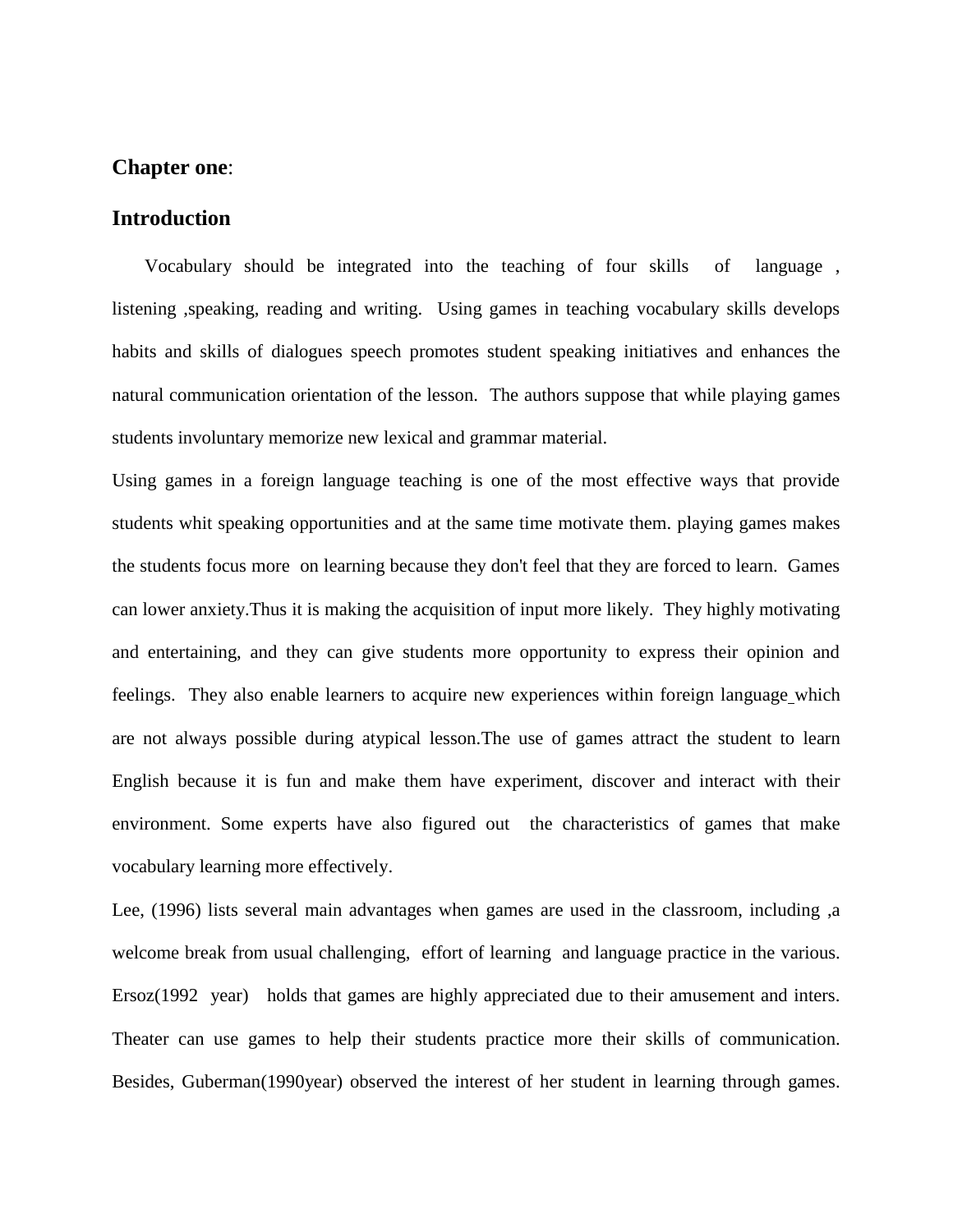She believes that games are a way to help students not only enjoy and learn but also practice it incidentally. In other words, games can be considered useful and effective tools that my be applied in vocabulary class. The use of games in teaching vocabulary is a way to make the lesson more interesting, enjoyable and effective.

 Games are useful and effective in learning vocabulary. They are motivating students because they usually involve friendly competition and create cooperative learning environment. So, students have an opportunity to work together, improve communicative skills, and they have a chance to use the target language Sorayaie Azar,( 2012). Therefore, vocabulary games bring real word context into the classroom, and enhance students use of English in a flexible, communicative way. The role of games in teaching and learning vocabulary cannot be denied. Games help and encourage many learners to learn target language more easily. They also help teachers to create contexts in which the target words are useful and meaningful, they also bring fun for students. Thus it help students learn retain new words more quickly. In other words, games based learning can create a meaningful context for language learning process.

#### **1.1.1 Research problem:**

 The language learners must enrich their word repository and develop linguistic repository by enhancing vocabulary . However vocabulary learning is challenging particularly for the nonnative speakers of language who face problem relating to the meaning of new words, spelling , pronunciation , correct use of words, guessing meaning through the context and so .

The reasons for such difficulties can multifaceted . For example , in Libya teacher follow the traditional methods of teaching, they use the mother tongue more than target language to deliver lessons , which cause students low performance.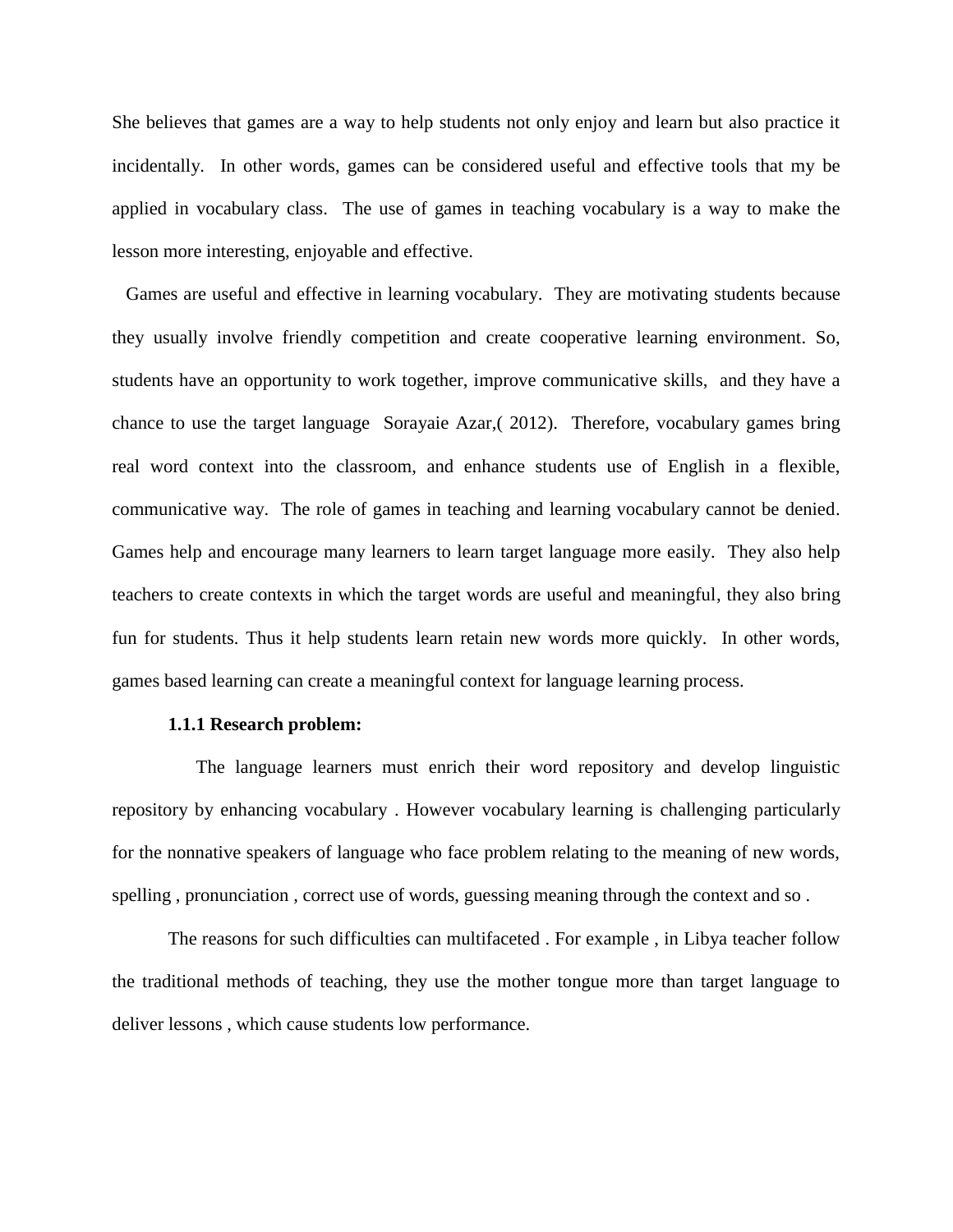### **1.2.1 Research aims:**

 The aim of this study is to to investigate the importance of learning vocabulary by games in which

- a. To develop an enthusiastic learner.
- b. To motivate and engage students.
- c. Reduce monotonous learning methods.
- d. To help students with focus, self-esteem, and memory.

#### **1.3.1 Research questions :**

In this section we try to find answers to these questions

Q1- What are the effects of games in learning vocabulary?

Q2- How can games help teacher in learning vocabulary?

#### **1.4.1 Research significance :**

 This study is important because it shows the importance of games in learning vocabulary

### **1.5.1 Research plan:**

 The research has been organized into five chapters. The first chapter is introduction of the research. The second chapter is literature review. The third chapter is methodology that is used in this study. The forth chapter is findings, analysis and discussion . The fifth chapter is conclusion of the research.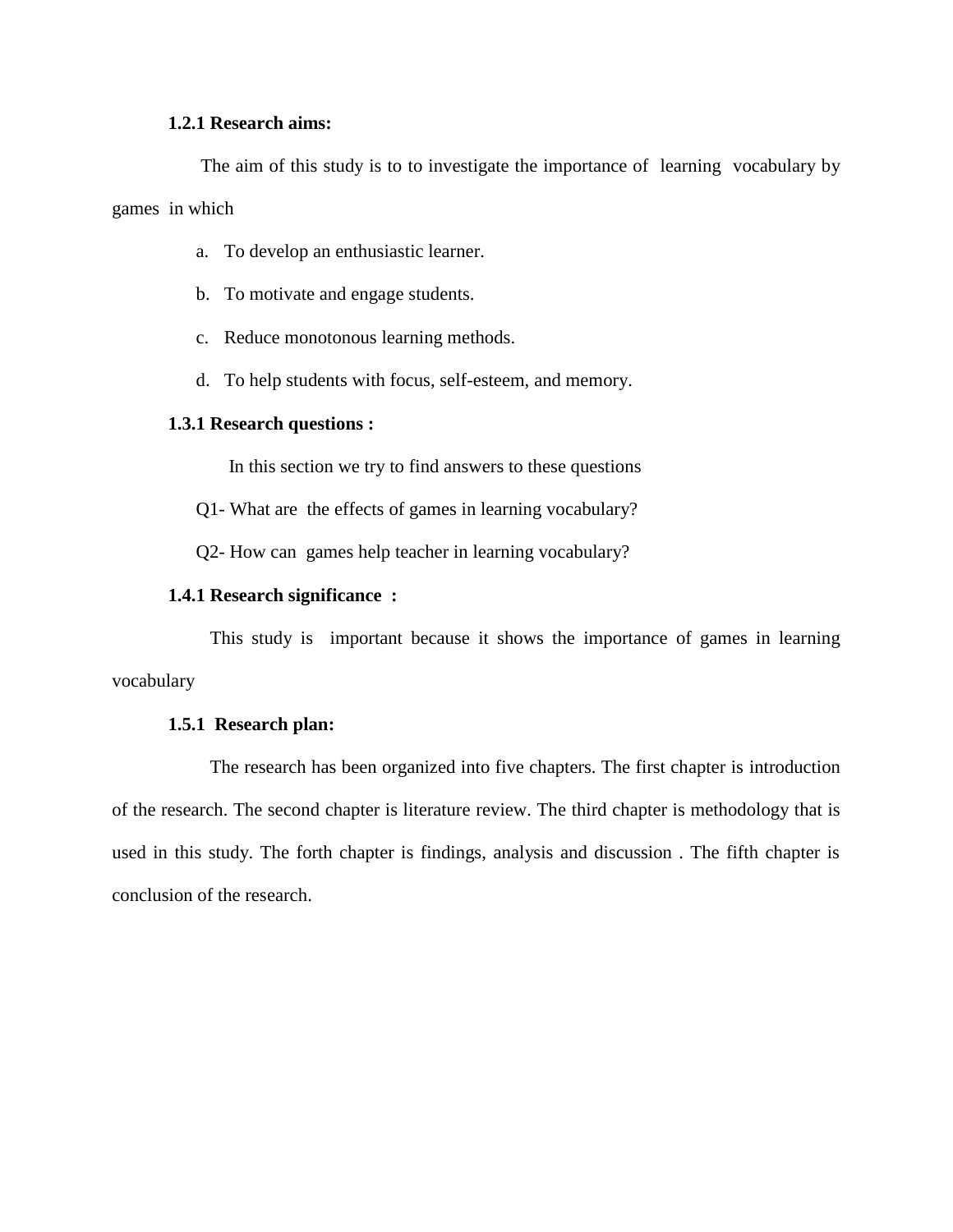### **Chapter two:**

### **Literature Review**

 One useful strategy to encourage learning a foreign language is using language games. When using games in the classroom, it is beneficial for teachers to have a complete understanding of the definitions of games. Which usually are defined as a form of play concerning rules, competition, and an element of fun. Teachers should also consider the advantages of games like the ability to capture students attention, lower students' stress; and give students the chance for real communication. Lastly teachers need to assess how to use games appropriately in the classroom. It is important to choose an appropriate time and integrate them into the regular syllabus and curriculum. However, because of the limitations of the syllabus, games often cannot be used, as much as they should be. Therefore, it may be challenging for teachers to try to add some games in class in order to develop students' English proficiency of the target language.

Aleson-Carbonell, & Guillén-Nieto, (2012) discuss the importance of games in education is indisputable as the potential advantages of utilizing instructive recreations to supplement customary classroom direction are certain. Burke, (2016) point out that the quick infiltration of progressively refined advances into each feature of society is bringing about noteworthy movements in how, when, and where we work. And how people, organizations, and even countries comprehend and compose themselves, and how educational systems ought to be organized. Char-sky, (2010) portray how edutainment and instructional PC games where seen as the friend in need of education on account of their capacity to at the same time educate and entertain.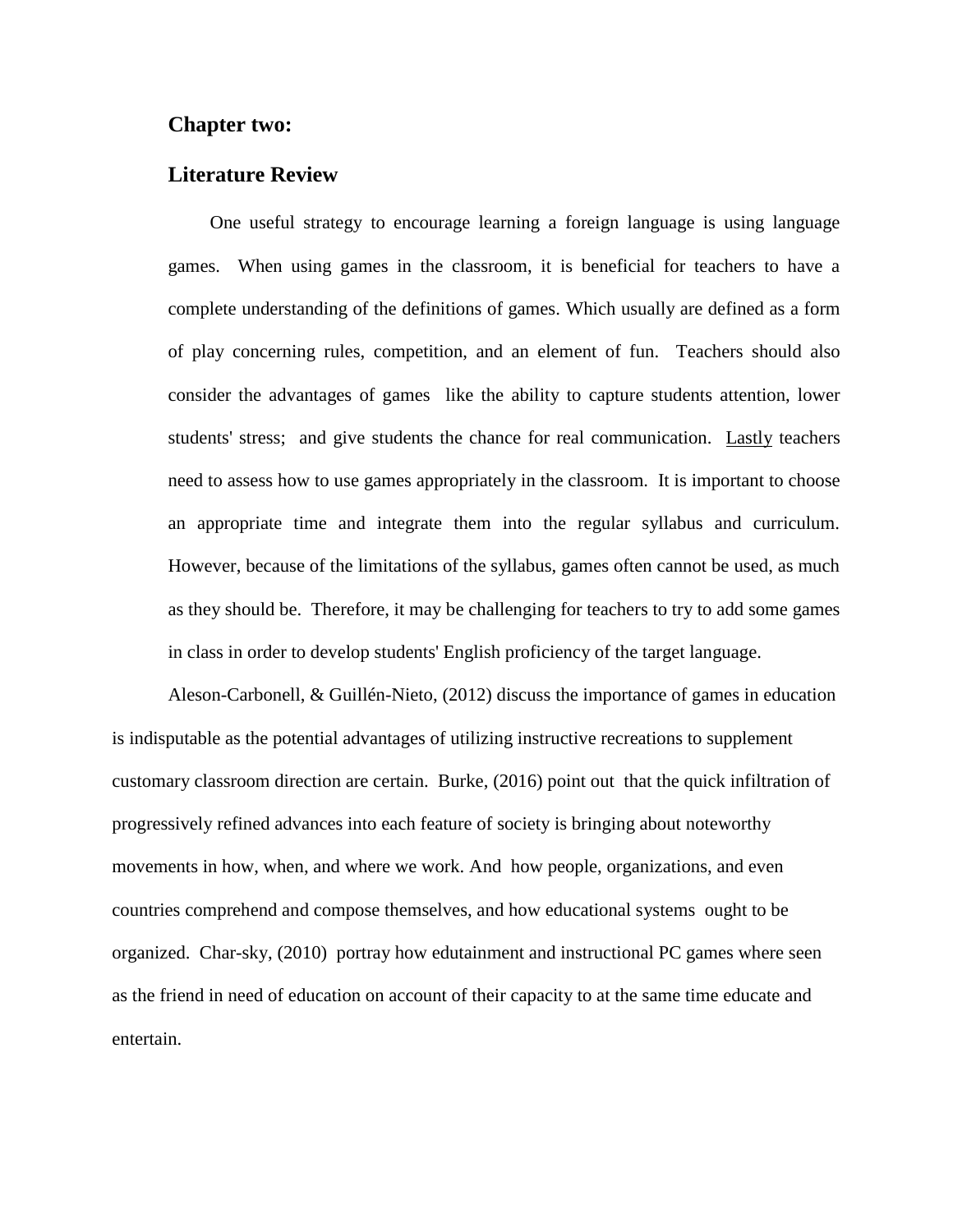There are complexities involved in gathering and classifying games that can be used for education. Some perspective them as a continuum Aldrich,( 2009), state that while others see every one of them as various classes of the similar thing. Hendrix, & Backhand, (2013), and Boyle,( 2011) highlights that as pedagogical has a great valuable as they can charge instructing points and are particularly successful for developing the basic intellectual abilities of the learners. Games have an unique part in building students' self confidence and they can lessen the gap amongst quicker and slower learners. gets, games are In any case, the effective application of learning theories in higher education has an impact on student performance. According to Ben-Ari, (1998) constructivist practices in computer science education put the desires on students to find information without anyone else's input when put in the suitable circumstance. Bailey, (2013) assert that leaders build new information from their encounters through the procedures of settlement and osmosis. Truth be told, osmosis is the procedure of fusing new learning into a current schema while settlement adjusts to accommodate new knowledge For instance, Ben-Ari, (1998) found that information is obtained recursively: tangible information is consolidated with existing learning to make new cognitive structures, which are in turn the basis for further development. Information is likewise made intellectually by thinking about existing learning.

 The primary role to make educational game's plan is the recreation of motivation. use of innovative educational games in the classroom can increase enthusiasm and reinforce previously presented didactic information. It is also a positive, interactive alternative method of teaching and information sharing. In addition, team learning and active peer-to-peer instruction are strongly reinforced by educational games.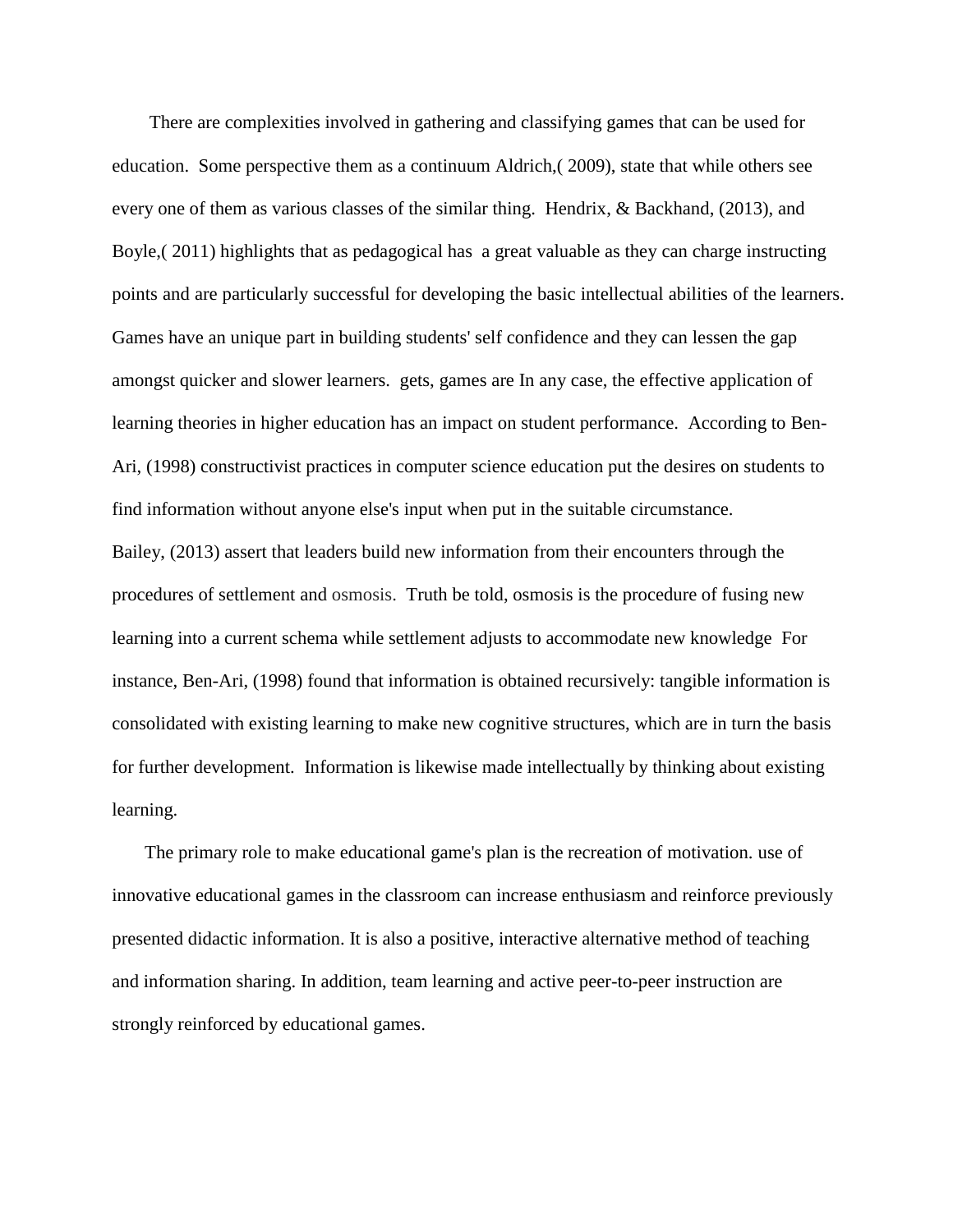The arrangement of educational games is to make particular undertaking for accomplishing the educational games objective, so as to ensure educational objective can use in the educational activity, having the coordinating part in the instructive procedure. The principal thing to make educational games arrangement is to assemble the educational reason, making the educational reason concrete, furthermore, and isolate the games. Johannesson, & Lundqvist,  $(2012)$ 

According to Richard Amato (1996), although games are often associated with fun, we must not lose sight of their educational values, especially in second language education games. They are effective because they provide motivation, reduce students' stress, and give them an opportunity for real communication. Using innovative educational games in the classroom can increase enthusiasm and reinforce the educational information previously provided. It is also a positive and interactive alternative way of teaching and sharing information. Additionally, group learning and active peer education are promoted through educational games. Bailey, (1999). Games increase students' engagement, motivation, and interest in the material and allow the teacher to be creative and original when presenting the topics. Odenweller, (1998) state that games also help students to apply information, allowing them to assess their critical thinking skills. They create a challenging, constructive and competitive atmosphere that facilitates student interaction in a friendly and fun environment (Patel, 1993).

#### **2.1.2 How Is Vocabulary Learned?**

The linguist, David Wilkins,(1990year) state that "Without grammar very little can be conveyed, without vocabulary nothing can be conveyed." Young learners usually use labelling when they first start to learn to speak then categorising skills Thornbury,( 2002) state that young learners develop a network building in which they construct complex ideas. They realise that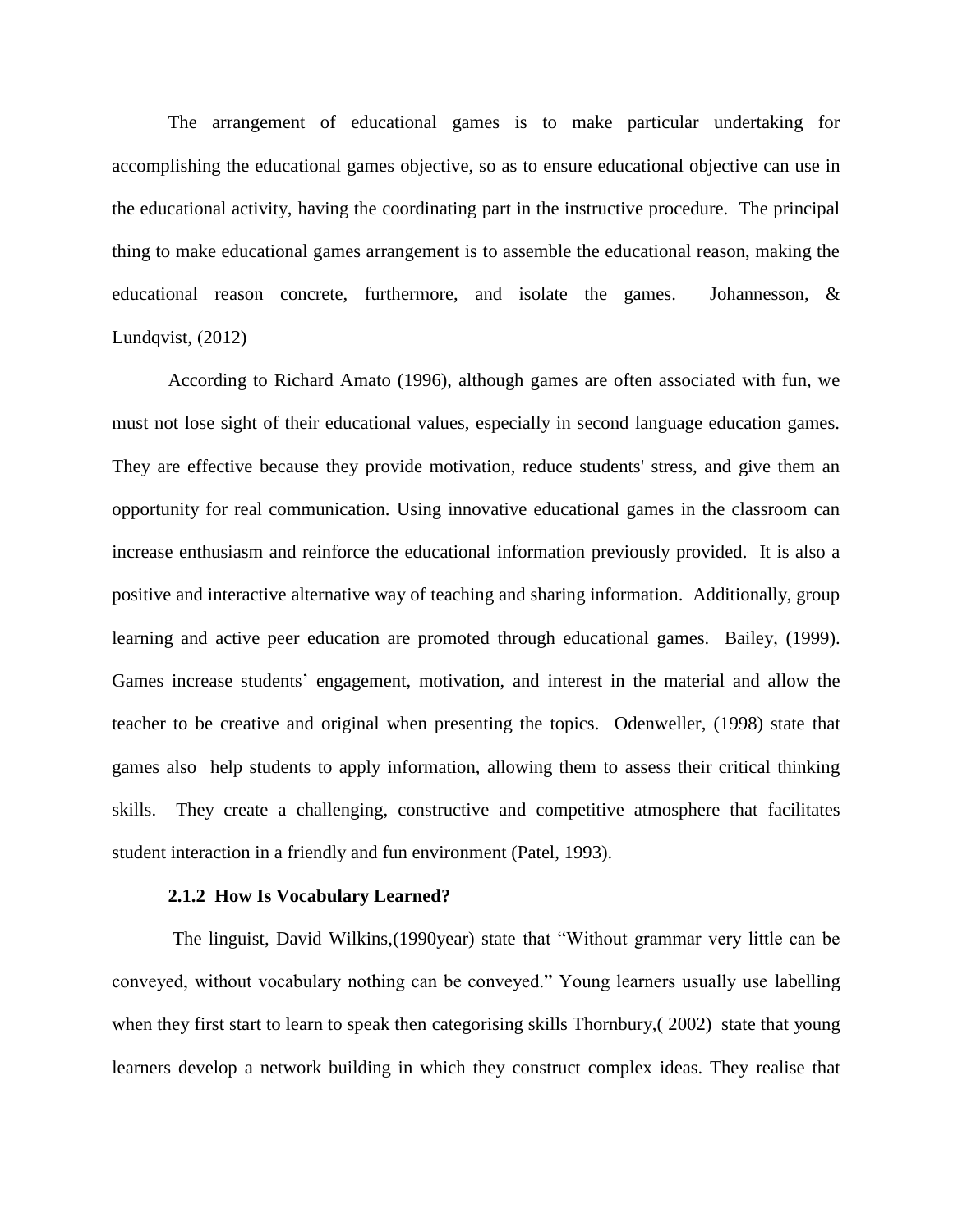there are other words such as synonyms and antonyms and others during this process. There are several approaches and methods that could be used to teach English vocabulary to young learners. Using real objects in which children could visualise later is a good way to learn vocabulary words . They need to listen to their teachers using the word and repeat it as well. Another method is the direct method where there is no translation and the using of the mother tongue is prohibited. The complete sentences in the target language are the only thing used in the classroom.

Another method is the Total Physical Response (TPR) which is used a lot by teachers because children are hyper, physically active and could not concentrate for a long time. However, using this method includes games and a variety of activities will allow young learners to learn vocabularies of the language very fast. In addition, teachers of young learners encourage their students to communicate by using Communicative Language Approach (CLT) where they stress language meaning in context.

### **2.2.2 Teaching Vocabulary Using Games**

 Halliwell (1991) argued that due to the creative language skill, young learners bring into the classroom, and teachers have to provide them with a communicative atmosphere where they could express themselves. Also, because of the language used in any activity is unpredictable, teachers have to encourage them to active construct language for themselves. That is why games are important and useful. Not only they are fun, but also they create the desire to communicate and create predictability. Using games when teaching vocabulary to young learners require trained teachers who involve children in playing and mastered the linguistic part of the language. Rixon (1981) state that understanding games will help teachers finding and creating games that make their students learn while they play. In this section, a definition of the word game will be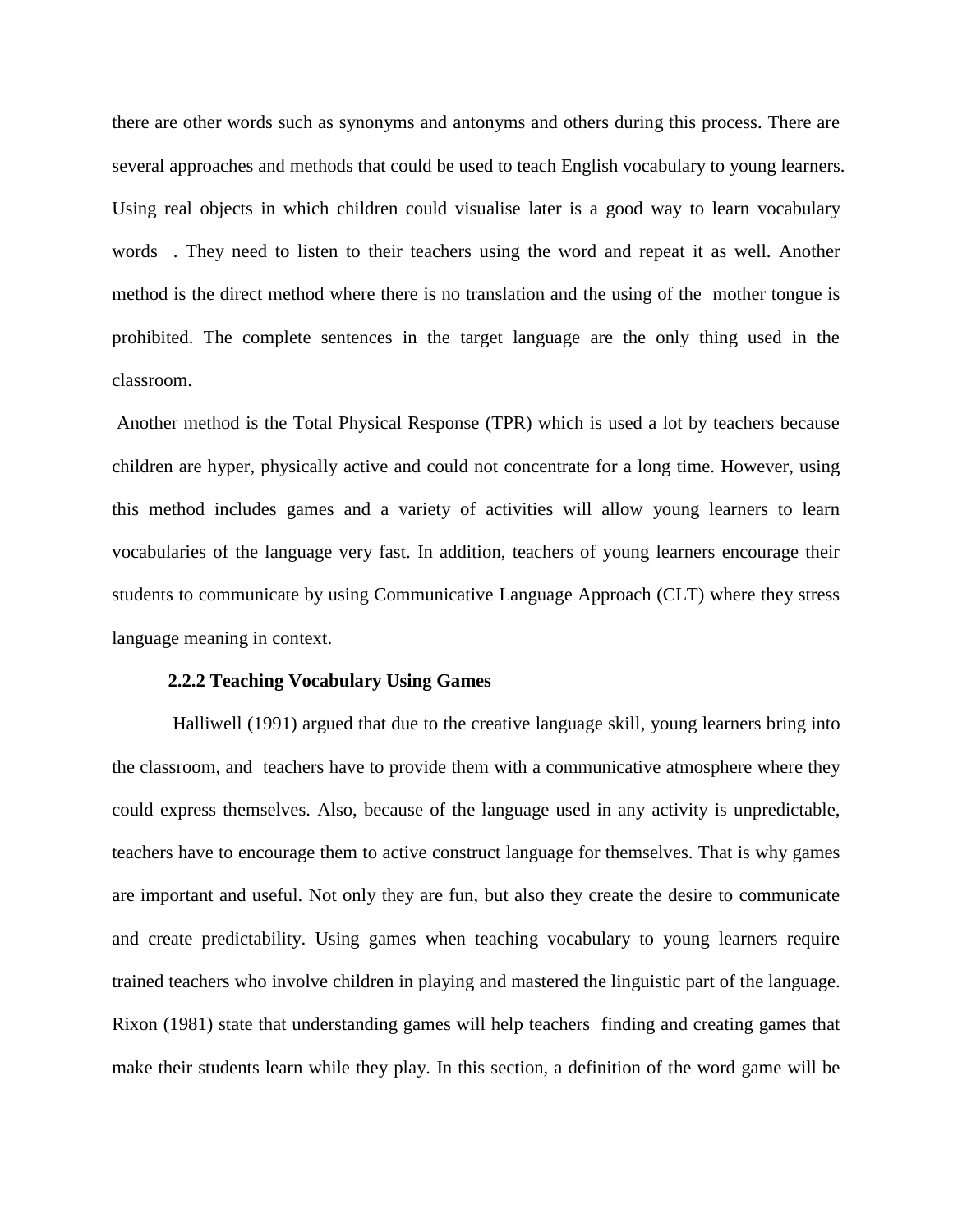explained and the reason for using games when teaching young learners will be presented. Advantages and disadvantages of using games in teaching the vocabulary of the language will be put forth as well.

#### **2.3.2 What Is a Game?**

 Jones (1980) state that one or more players could play in a game to compete or cooperate according to a set of rules. Rogers (1981) said that gaming is goal-defined, rule-governed and competitive that has a closure and engage the students. Also, Gibbs (1981) defines games as an activity carried out by cooperating or competing decision-makers who want to achieve their objectives following a set of rules. Games are closed activities that have a beginning and an end with a winner who defines the end of the game Rixon, (1981). Games require cooperation with other members and competition against another team or players. While playing, young learners need to use the language and repeat patterns which will help in developing and improving their skills. Player could communicate with words, mime, use body movements, and gestures among many which guarantee fun and unpredictability .

#### **2.4.2 Why Using Games in Teaching Young Learners?**

 Games are used to assist young learners during their language learning. They make classes entertaining and sustain effort and interest. They create an atmosphere of meaningful communication where young learners communicate before, during, and after the game Wright, Betteridge, & Buckby, (2005). This atmosphere help in forming comprehensible input including what they understood as they listen and read Krashen, (1985) and comprehensible output including writing and speaking Swain, (1993). Also, games give a rise to emotions when language instruction becomes serious and dry Branford, Brown, & Cocking,( 2000) and Ersoz, (2000). They help?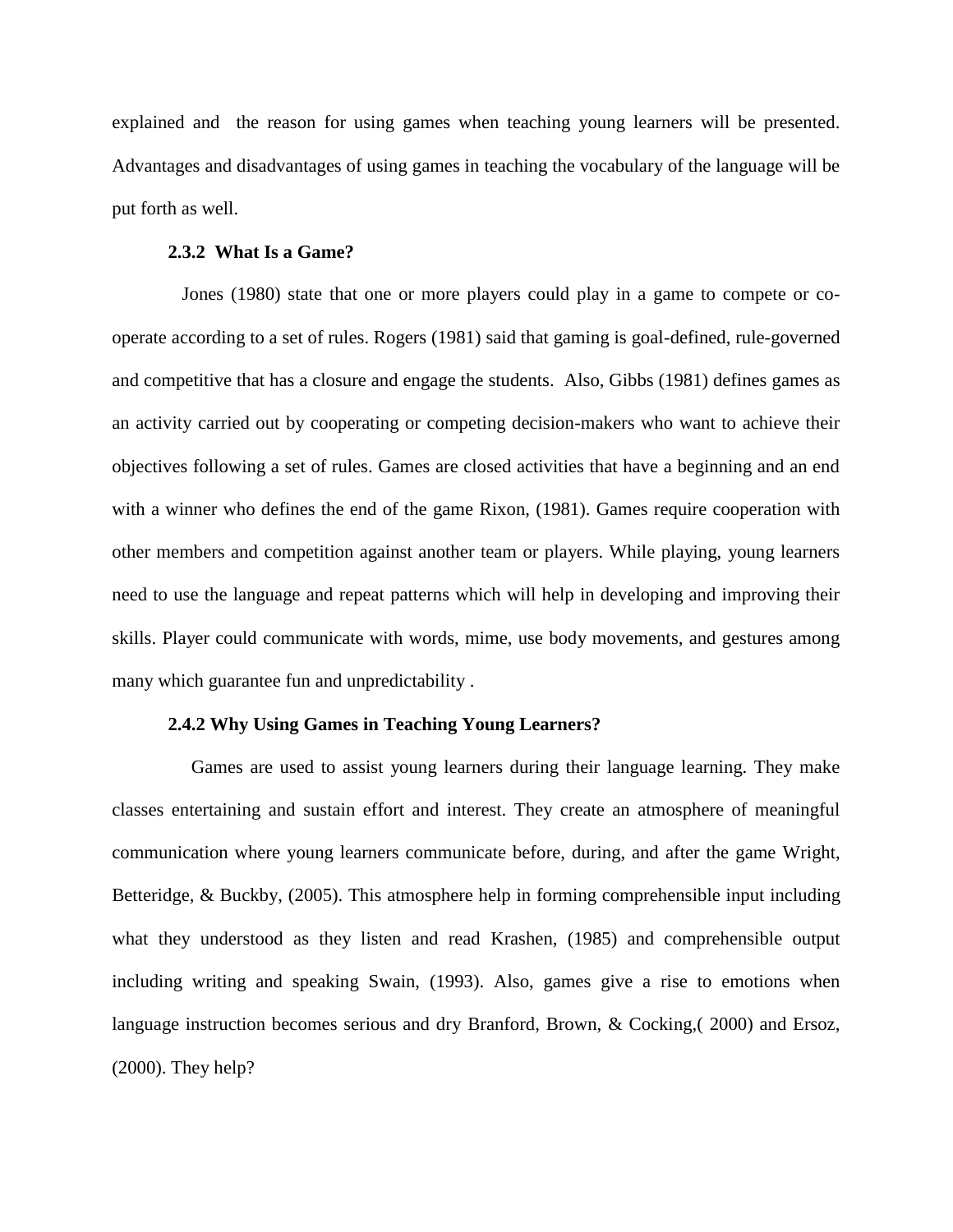### **Chapter three:**

### **Methodology**

To assess the effectiveness of learning vocabulary through games in the classroom, we want to know how students' experiences help with their learning and what progress they gain. Specifically, we can apply games as an effective mean to make students feel more comfortable and interested in learning the subject of vocabulary, which is usually believed to be boring rather than enjoyable

In this research, plan, act, observe and reflect procedure we used One picture, many words: This game will test collective vocabulary. In this game, one picture ,more words will be shown to everyone, for the student to come out with a word and say it out loud in front of everyone

We will apply this methodology to Preparatory students

### **3.1.3 Participants**

 Participants of the study were 30 students from Preparatory students in Sebha Libya. The study was selected as a research method and method was the research design for the study.

### **3.2.3 Instruments**

The instruments that the researcher chose to collect data is Questionnaire

### **3.3.3 Questionnaire**

| <b>Statement</b>                                                   | strongly<br>agree | agree | strongly disagree | <b>Disagree</b> |
|--------------------------------------------------------------------|-------------------|-------|-------------------|-----------------|
| 1_Did you feel<br>anxious or<br>uncomfortable<br>playing the game? | 5%                | 2%    | 50%               | 45%             |
| 2_Did you<br>enjoyed playing<br>the game?                          | 50%               | 40%   |                   |                 |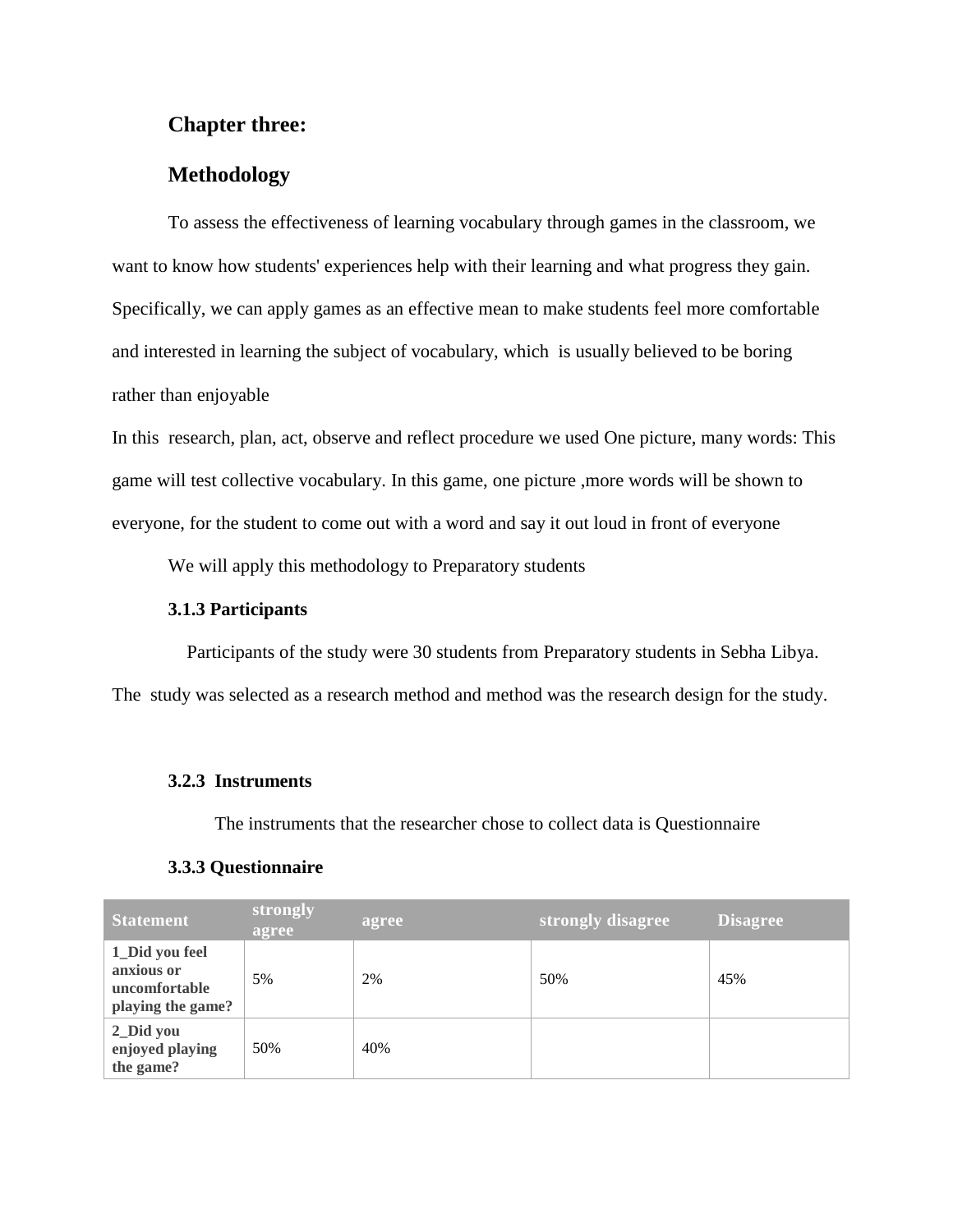| <b>Statement</b>                                                     | strongly<br>agree | agree | strongly disagree | <b>Disagree</b> |
|----------------------------------------------------------------------|-------------------|-------|-------------------|-----------------|
| 3_To what extant<br>did you find the<br>game challenging?            | 15%               | 10%   | 35%               | 25%             |
| 4_Did you do well<br>in the game?                                    | 40%               | 35%   | 10%               | 5%              |
| 5_did you enjoy<br>the graphics and<br>imagery?                      | 50%               | 45%   |                   |                 |
| 6_Would you like<br>to play the game<br>again?                       | 50%               | 40%   | 5%                | 2%              |
| 7_do you think<br>this game<br>motivated you to<br>learn vocabulary? | 40%               | 35%   | 10%               | 5%              |

### **3.4.3 Procedures**

 Before starting the questionnaire distribution task, we explain what the questionnaire is and how to answer it. Once you understand the procedures, students can try to answer it efficiently and effectively. After that, the papers were distributed to all the aforementioned students and they answered all the questionnaire. After that, we collected all the statistics, analyzed them and extracted the results from them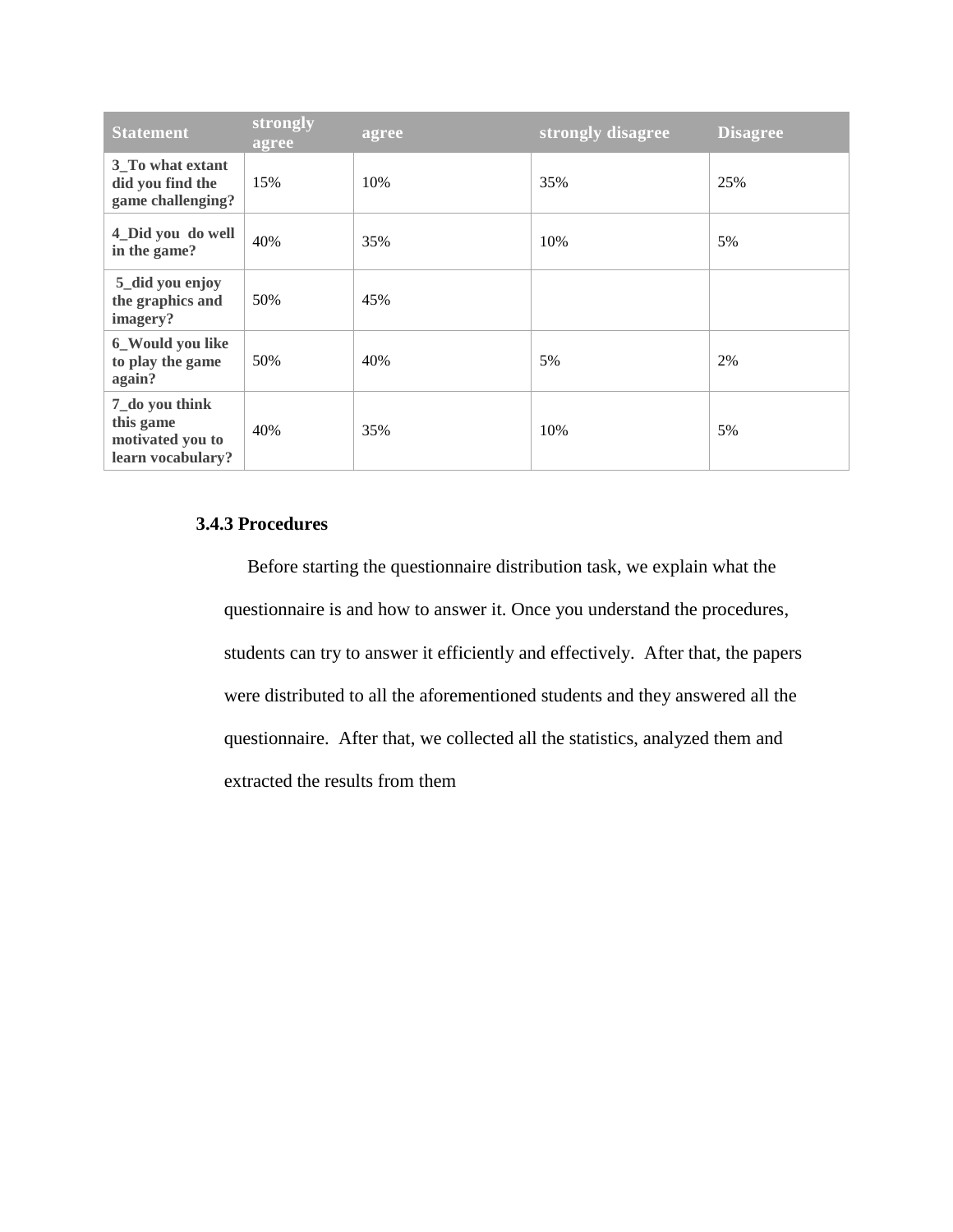### **Chapter four:**

### **FINDINGS AND DISCUSSION**

### **RESULTS**

### **4.1.4 Findings and Discussion**

This section covers some of the categories that emerged form the data:

10% of the students at the beginning of the game felt some anxiety and tension and found it difficult to play the game because it was a new and unconventional way of teaching vocabulary and because their first experience of this method felt that they did not work well in the game and that education through games did not motivate them to learn 90% of the student :

#### **4.2.4 Motivating factors.**

#### **4.3.4 Feeling of fun and satisfaction .**

 The findings revealed that the features of game on picture and many of words created fun, relaxation, satisfaction. The mostly given reasons to the question do you think this game motivated you to learn vocabulary- is as follows; "I would like to play this game again and again because, this game is very enjoyable. When I have fun, more motivated, satisfied, and eager to learn." Bartle (2004) claimed that people play games because they would like to have "fun". In the same way, Gee (2007) points out that pleasure cannot be separated from deep learning and working hard.

#### **4.4.4 Feeling lower anxiety and stress**

 Learners have to encounter unfamiliar words while learning a second language, so they felt a high level of stress. Therefore, they do not felt comfortable and secure, which certainly influence their ability to learn. As a conclusion, games assist to decrease anxiety, felt comfortable, and wanted to learn more. It is assured that they are relaxed and had fun Since,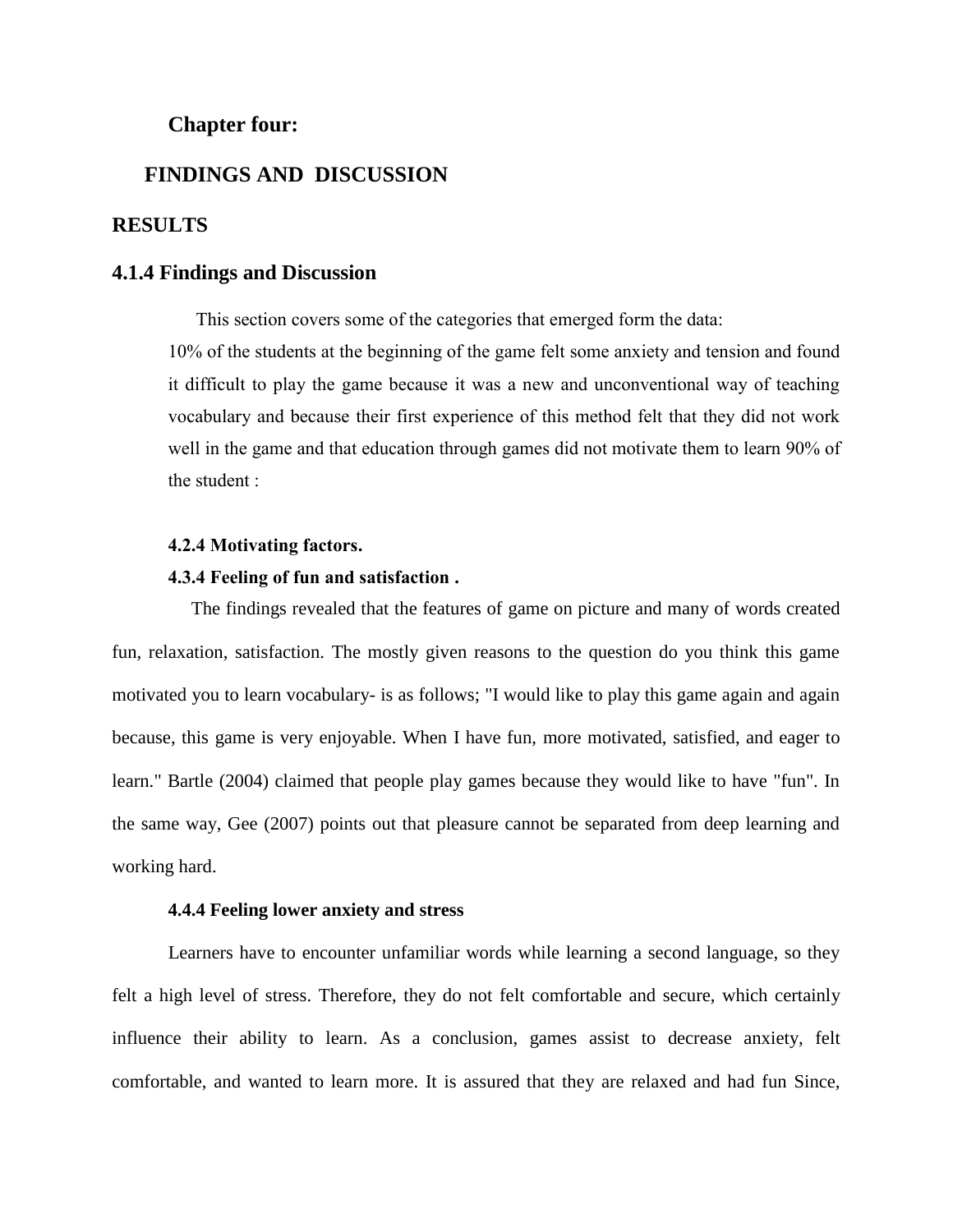learners know that while they are played games to interact effectively not being worried about making mistakes and not to worry about correcting themselves in every single sentences. When learners do not feel worry and stress, they could develop fluency and speaking styles. Moreover, when learners play a game their anxiety decreases as games are used. Furthermore, the level of anxiety of learners is high since they are afraid of being criticized and punished by their teacher when they make a mistake. Games come on the scene at this stage because they reduce anxiety, increase positive feelings and improve self- confidence. Q, (1990) highlights that learners do not feel fear of being punished and criticized while they are producing the second language freely.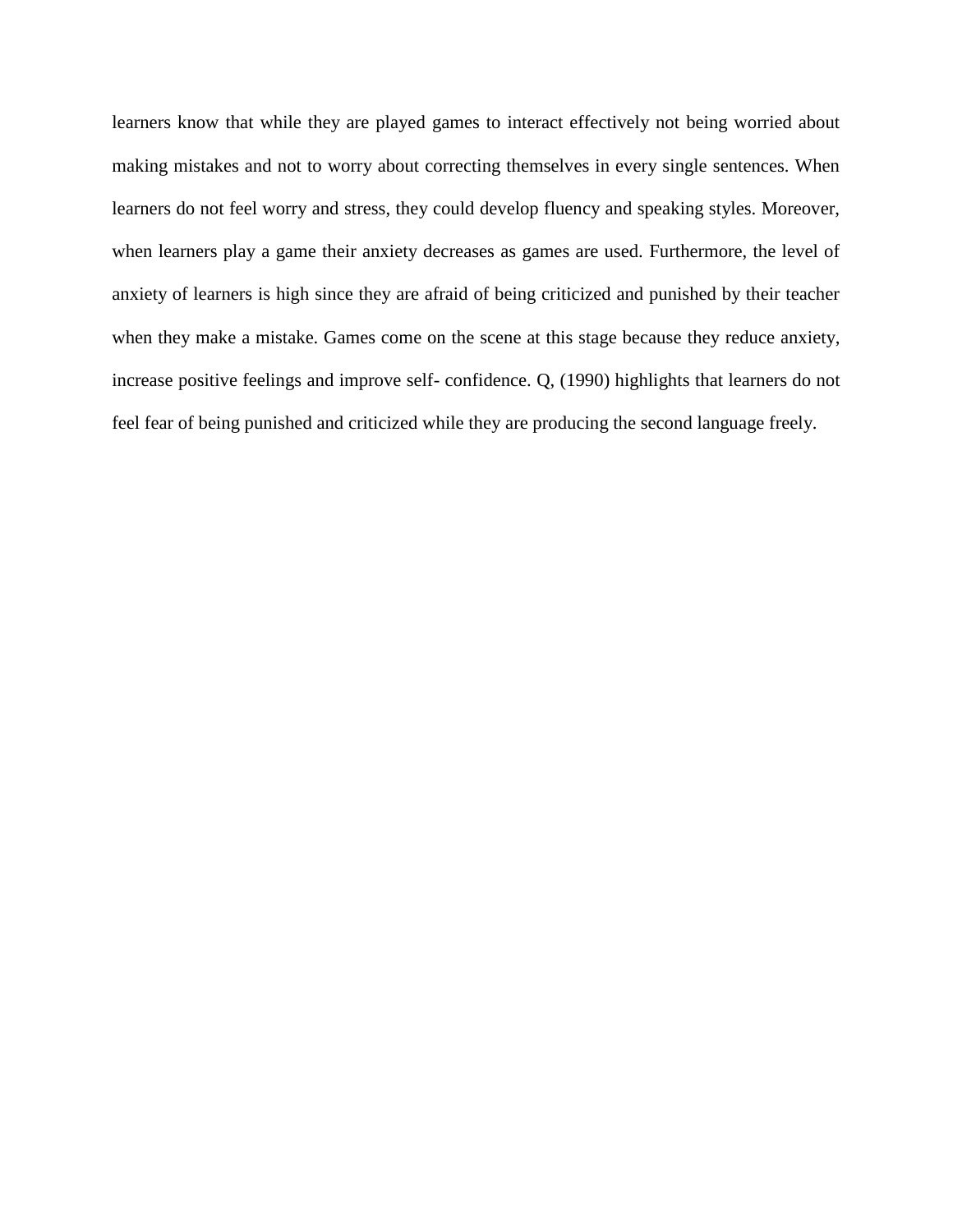### **Chapter five:**

### **CONCLUSION**

In conclusion, the primary aim of this study was to explore the importance of using games in EFL classrooms. As this findings show that using games creates an environment in which there is fun and satisfaction besides high motivation for learning a language. Moreover the role of games in order to decrease anxiety of using the target language cannot be ignored. Games are important for teaching English because they are a way to provide for learner not only having fun and amusement with the target language but also practice incidentally. To be short, games can be accepted as useful and effective tools that are effective for teaching vocabulary. The use of games in EFL classrooms is a way to provide more interesting, enjoyable, and effective teaching (Uberman, 1998). In conclusion, according to the findings of this study, it can be obviously understood that games are very important instruments in language teaching classrooms in terms of providing a relaxed environment for learners and for both teachers and learners, games are very useful if they have an educational purpose rather than being fun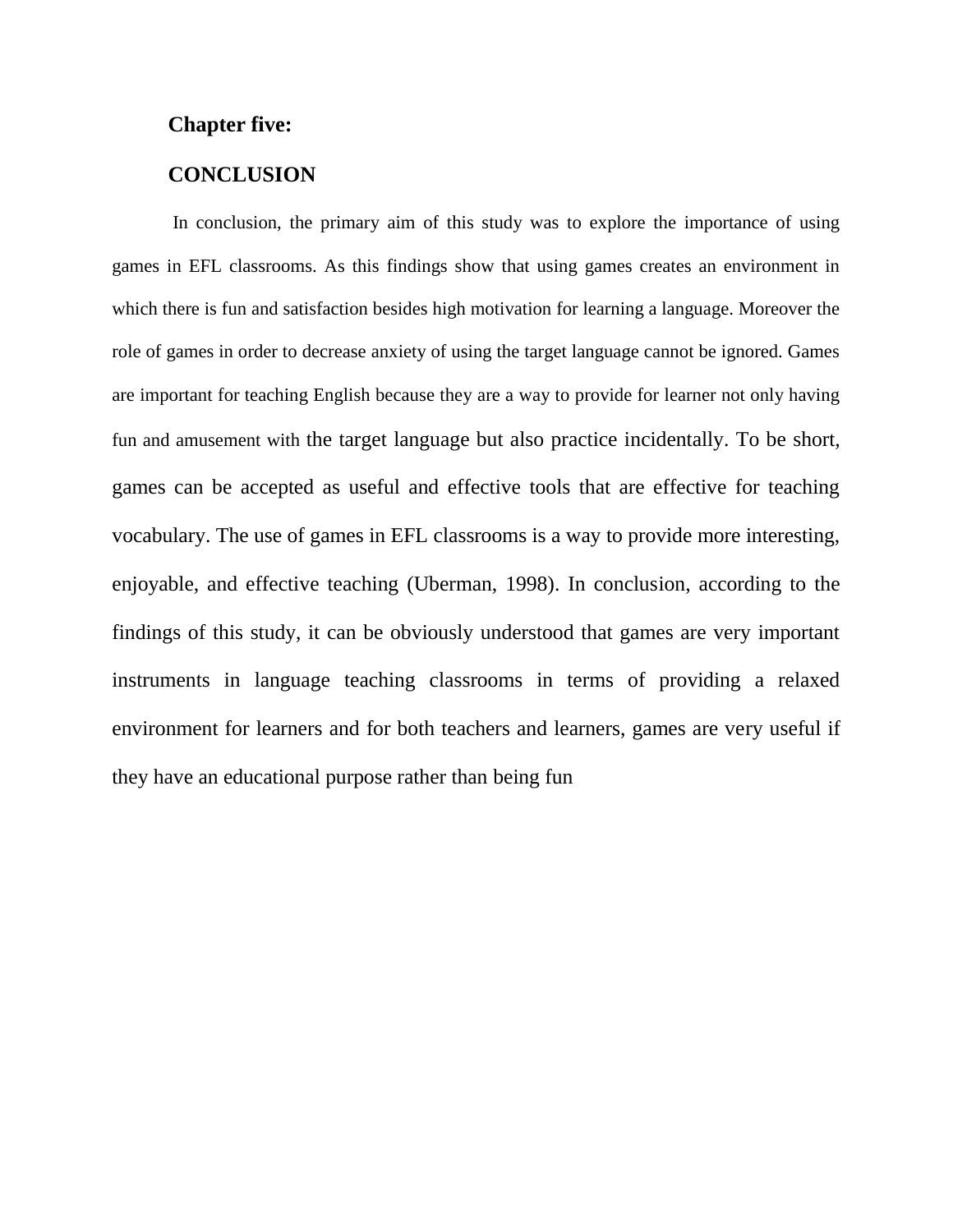## **Chapter six:**

### **References**

- Ersoz(1992 year) using games in learn vocabulary oxford university.
- Lee, (1996) creative games for the language class.
- Alemi, m. (2010).Educational games as a vehicle to teaching vocabulary.
- Aleson-Carbonell, & Guillén-Nieto, (2012) discuss the importance of games in education i as the potential advantages.
- (Uberman, 1998) using gamen in EFL classroom. Oxford.
- Halliwell (1991) argued that due to the creative language skill,
- Rixon (1981) understanding games help teachers finding and creating games.
- Burke, (2016) teaching English to children. Education. Long-man.
- Halliwell (1991) teaching english in the primary classroom. New York .long-man.
- (Harmer 1991) practice of English language teaching.New York. Long-man.
- Greenal, S. (1990). Language games and activities. Hulton Educational Publications Ltd.
- Carrier, M. (1980). Games and activities for the language learner. Nelson.
- Huyen, N. T. (N.D). Learning Vocabular Thtough Games. Asian EFL Journal.
- Silvers, S. M. (1992). Games for the classroom and English speaking dub. English teaching forum.
- Carrier, M. (1980). Games and activities for the language learner. Nelson.
- <https://files.eric.ed.gov/fulltext/ED529467.pdf>